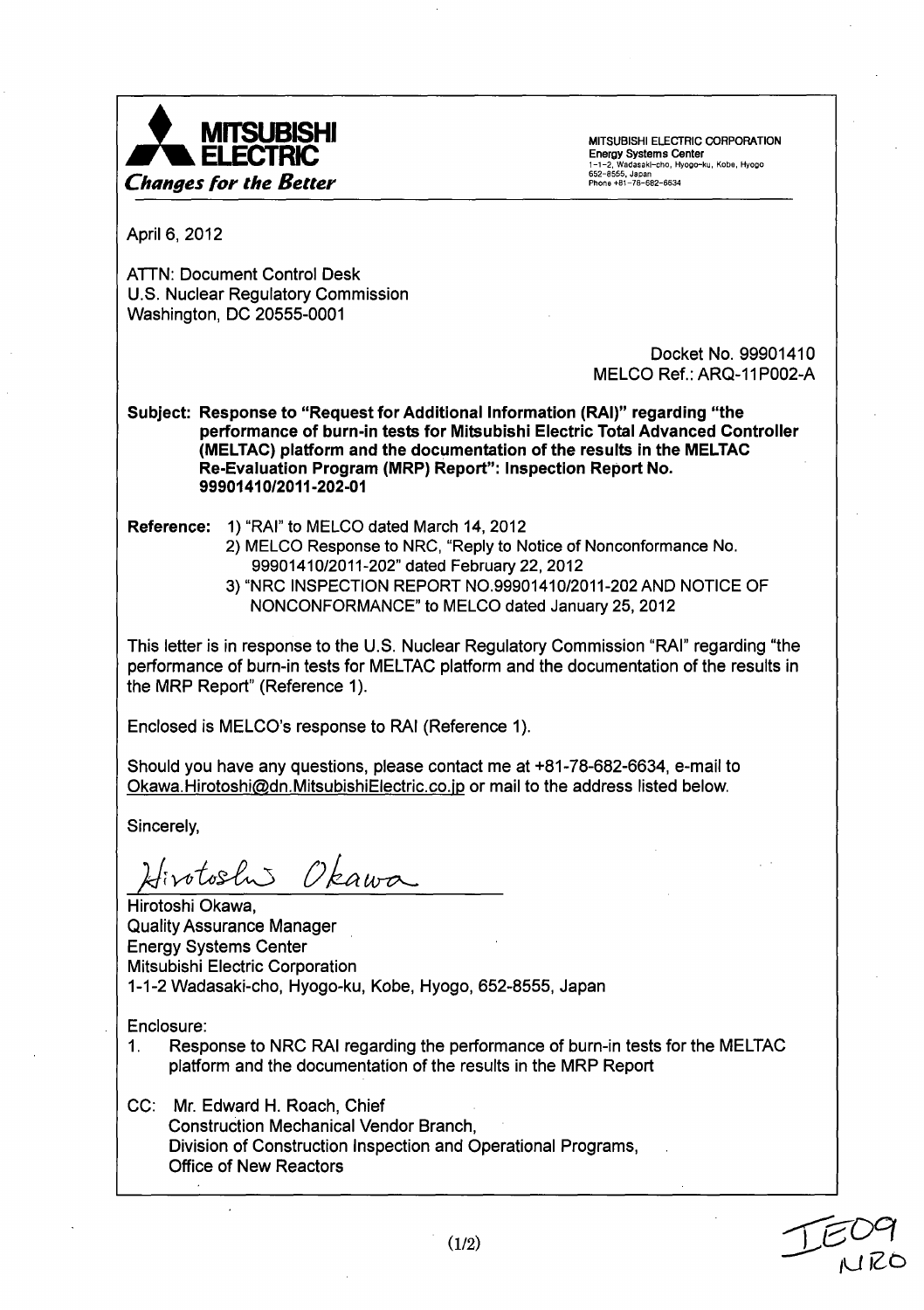# Enclosure **1**

## Response to NRC RAI regarding the performance of burn-in tests for the **MELTAC** platform and the documentation of the results in the MRP Report

## NRC RAI **- I**

Will the revisions to the Energy Systems Center procedure(s) proposed by MELCO assure that each of the MELTAC components built for U.S. plants undergo a burn-in test for a specified period (based on industry standards), prior to performing the required functional and acceptance testing?

### **MELCO** Response:

Yes, it will be assured by the revisions of applicable ESC Procedures and relevant work instructions that will require that a burn-in test be performed prior to the functional and acceptance testing and that the results (hours of burn-in) be documented in the Test Report.

## NRC RAI **-** 2

How will the burn-in testing described in your Corrective Steps be documented?

### **MELCO** Response:

The burn-in testing will be documented in the Test Specification, Test Instruction and Test Report, all of which shall be prepared and approved in accordance with the process specified by the applicable ESC Procedure.

# NRC RAI **- 3**

What actions has MELCO taken to support the statement contained in the Corrective Steps,  $2<sup>nd</sup>$  bullet, "Incorporate the above in the MRP Report?"

## **MELCO** Response:

MELCO has determined to add the following to the appropriate section of the Table in the MRP Report:

- **-** Since the Test Report of the MELTAC platform addressed in the MRP Report does not
- record the actual hours of burn-in, it is not possible to provide the objective evidence now.<br>As a corrective step, MELCO issued the Corrective Action Request and Report<br>(Document No. ARQ-11D015 Rev. C) to initiate the cor performance of burn-in tests prior to the functional and acceptance testing as well as documentation of the results (hours of burn-in) in the future testing process for the US-APWR MELTAC platforms.<br>Specifically, applicable ESC Procedures and relevant work instructions will be revised to
- require performance and documentation of the burn-in testing.

## NRC RAI **-** 4

How has MELCO concluded that similar deficiencies do not exist in rest of the MRP report?

## **MELCO** Response:

As a part of the corrective action, initiated by the Corrective Action Request and Report (Document No. ARQ-11D015 Rev. C), the MRP Report is being checked for any insufficient objective evidence such as interview results. If similar deficiencies are identified, appropriate corrective action will be taken.

**I**MELCO Ref.: ARQ-11P002-A (2/2)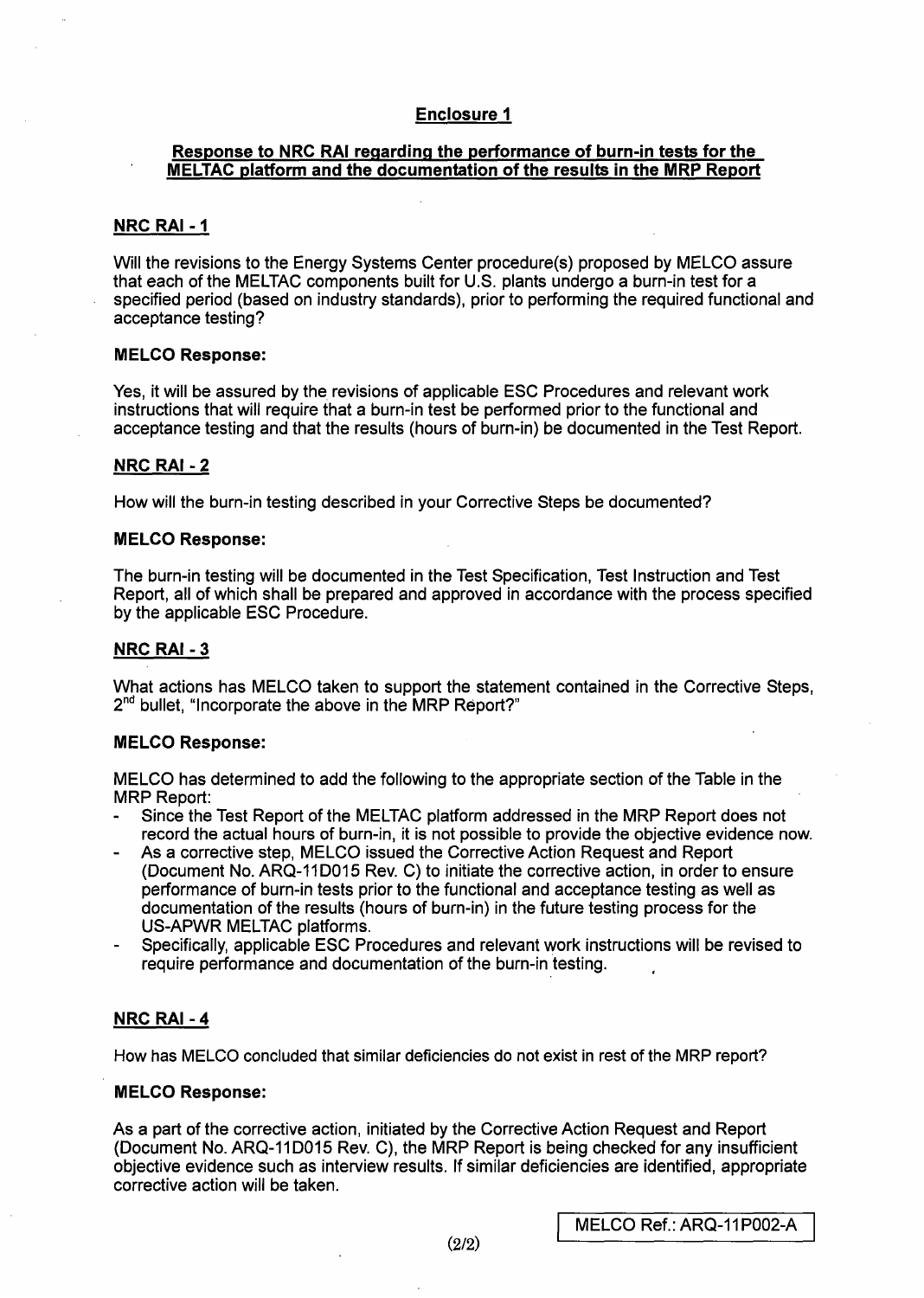

MITSUBISHI ELECTRIC CORPORATION<br>Energy Systems Center E**nergy Systems Center**<br>1-1-2, Wadasakl-cho, Hyogo-ku, Kobe, Hyogo<br>652-8555, Japan<br>Phone +81-78-682-6634

April 6, 2012

ATTN: Document Control Desk U.S. Nuclear Regulatory Commission Washington, DC 20555-0001

> Docket No. 99901410 MELCO Ref.: ARQ-11P002-A

Subject: Response to "Request for Additional Information (RAI)" regarding "the performance of burn-in tests for Mitsubishi Electric Total Advanced Controller (MELTAC) platform and the documentation of the results in the MELTAC Re-Evaluation Program (MRP) Report": Inspection Report No. 99901410/2011-202-01

Reference: 1) "RAI" to MELCO dated March 14, 2012

- 2) MELCO Response to NRC, "Reply to Notice of Nonconformance No. 99901410/2011-202" dated February 22, 2012
- 3) "NRC INSPECTION REPORT NO.99901410/2011-202 AND NOTICE OF NONCONFORMANCE" to MELCO dated January 25, 2012

This letter is in response to the U.S. Nuclear Regulatory Commission "RAI" regarding "the performance of burn-in tests for MELTAC platform and the documentation of the results in the MRP Report" (Reference 1).

Enclosed is MELCO's response to RAI (Reference 1).

Should you have any questions, please contact me at +81-78-682-6634, e-mail to Okawa.Hirotoshi@dn.MitsubishiElectric.co.jp or mail to the address listed below.

Sincerely,

24 *Vkawo* 

Hirotoshi Okawa, Quality Assurance Manager Energy Systems Center Mitsubishi Electric Corporation 1-1-2 Wadasaki-cho, Hyogo-ku, Kobe, Hyogo, 652-8555, Japan

Enclosure:

*1.* Response to NRC RAI regarding the performance of burn-in tests for the MELTAC platform and the documentation of the results in the MRP Report

CC: Mr. Edward H. Roach, Chief Construction Mechanical Vendor Branch, Division of Construction Inspection and Operational Programs, Office of New Reactors